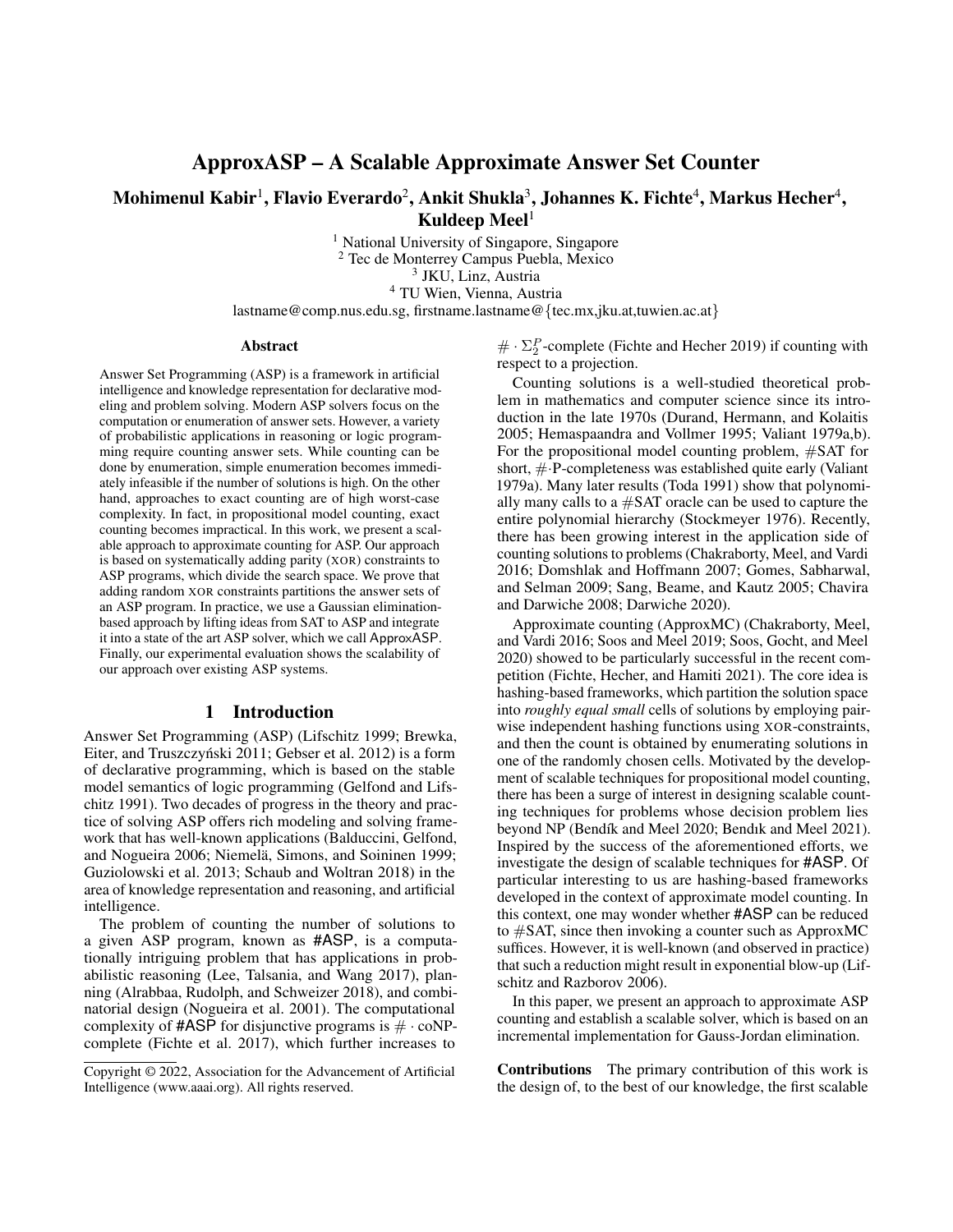technique for #ASP that provides rigorous  $(\varepsilon, \delta)$  guarantees. From the technical perspective, we lift the XOR-based hashing framework developed in the context of propositional model counting to ASP. As is witnessed in the development of ApproxMC, designing a scalable counter requires engineering of the underlying ASP solver to handle XOR constraints. To this end, we present the first ASP solver that can natively handle XOR constraints via Gauss-Jordan elimination (GJE). Our experimental study illustrates that for disjunctive logic programs, ApproxASP performs well. ApproxASP solved 185 instances among 200 instances, while the best ASP solver *clingo* solved a total of 177 instances. In addition, on normal logic programs ApproxASP performs on par with state-of-the-art approximate model counter ApproxMC, thereby positioning ApproxASP as the tool of choice in the context of counting for ASP programs.

Related Work Fichte et al. (2017) established an implementation, called *dynasp*, for counting the number of answer sets. It is based on dynamic programming on tree decompositions and theoretically performs well if the treewidth is low. In practice, a decomposition heuristic is required that can find a tree decomposition of low width fast. Due to theoretical restrictions, an instance can easily have high treewidth simply if it contains a large rule. Since most encodings are not treewidth aware (Hecher 2020), the approach has certain theoretical limitations. Janhunen (2006), Janhunen and Niemelä (2011), and Bomanson, Gebser, and Janhunen (2016) established compilation techniques that transform ASP programs into SAT instances. Most of these techniques preserve the number of answer sets. However, unless the considered program is tight (Kanchanasut and Stuckey 1992; Ben-Eliyahu and Dechter 1994), there can be an exponential overhead (Lee and Lifschitz 2003; Lifschitz and Razborov 2006). Nonetheless, the compilation can be used to transform an input instance and use the existing model counter, e.g., (Chakraborty, Meel, and Vardi 2013a). A recent extension to the ASP solver *clingo* (Everardo et al. 2019), called *xorro*, introduces a variety of parity constraints into ASP solving, relying on ASP encodings of parity constraints or theory propagators (Gebser et al. 2016). In contrast, our implementation relies on a dedicated high performant implementation of Gauss-Jordan elimination (GJE).

### 2 Preliminaries

We assume familiarity with graph theory (Bondy and Murty  $2008$ ) and propositional satisfiability (SAT) (Kleine Büning and Lettman 1999; Biere et al. 2009). Let U be a set of propositional *atoms*. Sometimes we use *variable* instead of atom in the context of propositional satisfiability.

Propositional Satisfiability A *literal* is an atom or its negation. A *clause* is a finite set of literals, a (CNF) formula is a finite set of clauses. An *assignment* is a mapping  $\tau : X \to \{0,1\}$  defined for a set  $X \subseteq U$  of atoms. For  $x \in X$  we put  $\tau(\neg x) = 1 - \tau(x)$ . By  $2^X$  we denote the set of all truth assignments  $\tau : X \to \{0, 1\}$ . By default, we assume that  $\tau(\top) = 1$  and  $\tau(\bot) = 0$  for the constants  $\top$ and  $\perp$ . The *reduct* of a formula F with respect to  $\tau \in 2^X$  is

the formula  $F_{\tau} := \{ c \setminus \tau^{-1}(0) \mid c \in F, c \cap \tau^{-1}(1) = \emptyset \}.$ *satisfies* F if  $F_\tau = \emptyset$  and *dissatisfies* F if  $\emptyset \in F_\tau$ .

### 2.1 Answer Set Programs

We follow standard definitions of propositional ASP (Brewka, Eiter, and Truszczyński 2011). A *literal* is an atom  $a \in U$  or its negation  $\neg a$ . A *program* P is a set of *rules* of the form

$$
a_1 \vee \ldots \vee a_l \leftarrow b_1, \ldots, b_n, \sim c_1, \ldots, \sim c_m \qquad (1)
$$

where  $a_1, \ldots, a_l, b_1, \ldots, b_n, c_1, \ldots, c_m$  are atoms and  $l, n, m$  are non-negative integers. We write  $H(r)$  =  $\{a_1, \ldots, a_l\}$ , called *head* of r,  $B^+(r) = \{b_1, \ldots, b_n\}$ , called *positive body* r, and  $B^{-}(r) = \{c_1, \ldots, c_m\}$ , called *negative body* of r. We denote the sets of atoms occurring in a rule r or in a program P by  $\text{at}(r) = H(r) \cup B^{+}(r) \cup B^{-}(r)$ and  $\text{at}(P) = \bigcup_{r \in P} \text{at}(r)$ , respectively. A rule r is *disjunctive* if it is of the form as given in Equation 1, r is *normal* if  $|H(r)| \leq 1$ , and r is an *(integrity) constraint* if  $|H(r)| = 0$ . We naturally extend properties of rules to programs. In addition, we need definitions of certain cycles of programs. A set  $L \subseteq \text{at}(P)$  is a *loop* in P, if it is a directed cycle in the digraph  $D$  of a given program  $P$  which has as vertices the atoms  $at(P)$  and a directed edge  $(x, y)$  between any two atoms  $x, y \in \text{at}(P)$  for which there is a rule  $r \in P$  with  $x \in H(r)$  and  $y \in B^{+}(r)$  (Kanchanasut and Stuckey 1992; Ben-Eliyahu and Dechter 1996). A normal program P is *tight* if it does not contain a loop. Multiple definitions of stable models form the basis for answer set programs (Lifschitz 2010). In the following, we state two common definitions, where the second one is more complex, but commonly used in solvers.

Minimal Model Characterization A set M of atoms *satisfies* a rule r if  $(H(r) \cup B^-(r)) \cap M \neq \emptyset$  or  $B^+(r) \setminus M \neq \emptyset$ . M is a *model* of P if it satisfies all rules of P, we write  $M \models P$  for short. The *Gelfond-Lifschitz* (*GL*) reduct of a program P under a set M of atoms is the program  $P^M$  :=  $\{H(r) \leftarrow B^+(r) \mid r \in P, M \cap B^-(r) = \emptyset\}$  (Gelfond and Lifschitz 1991). M is an *answer set*, sometimes also just called *stable model*, of a program P if M is a minimal model of  $P^M$ . We denote by  $\widehat{AS}(P)$  the set of all answer sets of P.

It is folklore that we cannot obtain new answer sets from introducing integrity constraints.

**Observation 1**  $(*^1)$ . Let P be a program, X be a set of *integrity constraint rules, and*  $M \subseteq \text{at}(P)$ *. Moreover, let* M *satisfy* P, but there is a set  $N \subsetneq M$  *such that* N *satisfies*  $P^M$ . Then, if M satisfies  $P \cup X$ , there is also a set N' such *that*  $N'$  *satisfies*  $(P \cup X)^M$ .

**Corollary 2** ( $\star$ ). Let P be a program, X be a set of constraint *rules, and*  $M \subseteq \text{at}(P)$ *. Then,*  $|\text{AS}(P \cup X)| \leq |\text{AS}(P)|$ *.* 

Answer Set Counting Given program P, the problem of counting answer sets, #ASP for short, asks to compute the number of answer sets of  $P$ . In general,  $#ASP$  is  $\#$  co-NP-complete (Fichte et al. 2017). If we restrict the problem #ASP to normal programs, the complexity drops to  $\# \cdot P$ -complete, which is easy to see from standard reductions (Janhunen 2006).

<sup>&</sup>lt;sup>1</sup> Proofs marked with  $\star$  are in Appendix.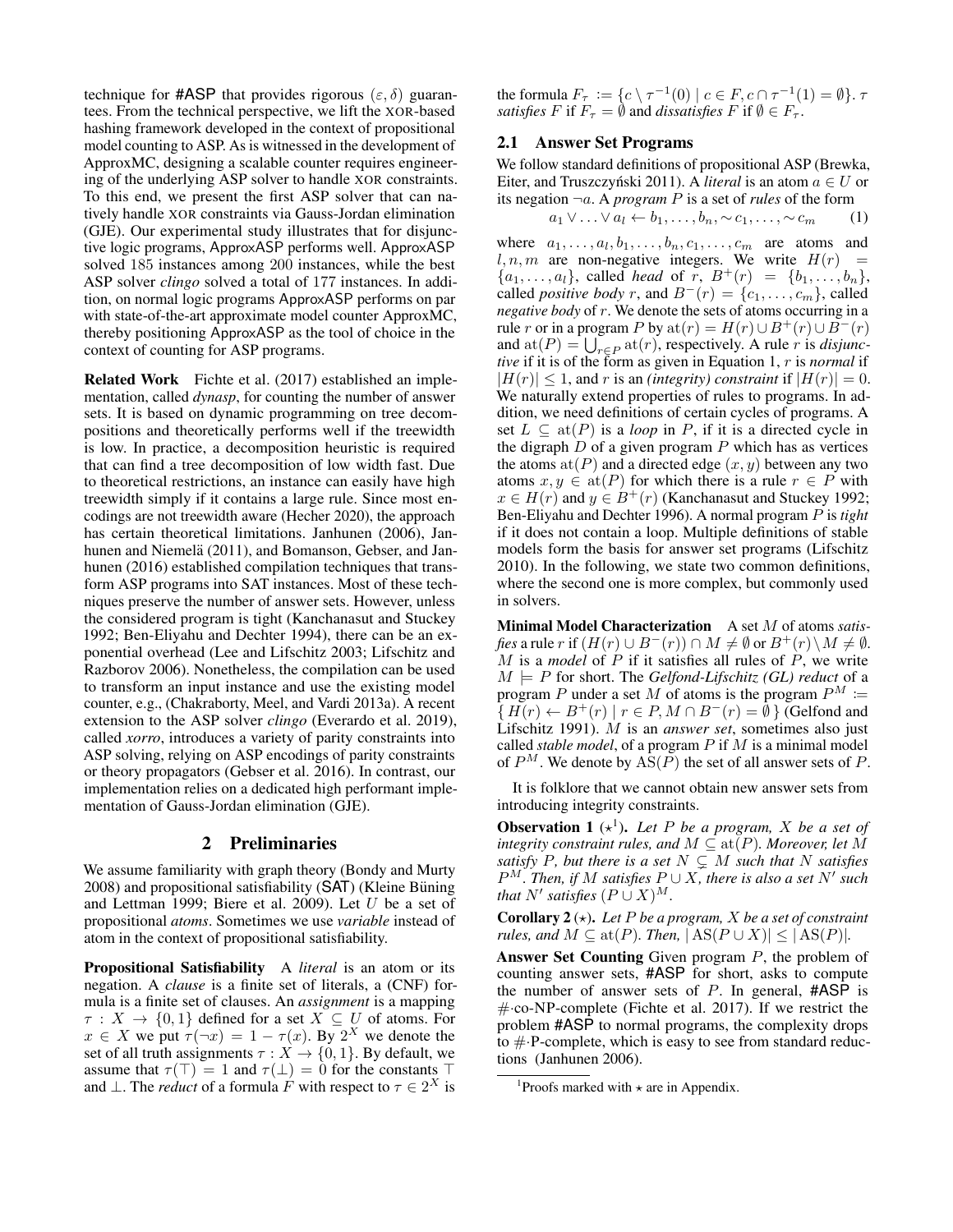# 2.2 Universal Hashing

For basics on hashing function, we refer to introductory literature, e.g., on randomized algorithms (Motwani and Raghavan 1995). An approximate counting tries to compute the number of solutions using a probabilistic algorithm approximately (Karp, Luby, and Madras 1989; Chakraborty, Meel, and Vardi 2013a). Therefore, assume that  $Sol(I)$  consists of the set of solutions for a problem instance  $I$ . The approximation algorithm takes instance I, a real  $\varepsilon > 0$  called *tolerance*, and a real  $\delta$  with  $0 < \delta \leq 1$  called *confidence* as input. The output is a real cnt, which estimates the cardinality of  $Sol(I)$ based on the parameters  $\varepsilon$  and  $\delta$  following the inequality

$$
\Pr\left[\frac{|\operatorname{Sol}(I)|}{(1+\varepsilon)} \le \operatorname{cnt} \le (1+\varepsilon) \cdot |\operatorname{Sol}(I)|\right] \ge 1-\delta. \quad (2)
$$

Intuitively, a random hash function h is k-*wise independent* if for all distinct elements  $x_1, \ldots, x_k$ , the values  $h(x_1), \ldots, h(x_k)$  are independent. Formally, let  $\mathcal{H}(n,m) =$  ${n \choose k}$  :  ${0, 1}^n \rightarrow {0, 1}^m$  be a family of hash functions. We call H k-wise independent if for any distinct  $x_1, \ldots,$  $x_k \in \{0, 1\}^n$ , and any  $y_1, \ldots, y_k \in \{0, 1\}^m$ , we have

$$
\Pr_{h \in \mathcal{H}}[h(x_1) = y_1 \wedge ... \wedge h(x_k) = y_k] = \left(\frac{1}{2^m}\right)^k \quad (3)
$$

XOR Hash function. One 3-wise independent hash family  $\mathcal{H}_{xor}(n, m)$  is based on random XOR constraints (Gomes, Sabharwal, and Selman 2007). The hash function  $\mathcal{H}_{xor}(n, m)$ can be defined as  $Ax + B$ , where x is one-dimensional matrix representation of  $at(P)$ ,  $|at(P)| = n$ ,  $A \in$  $\{0,1\}^{m \times n}$ ,  $\mathbf{B} \in \{0,1\}^{m \times 1}$ , each entry of **A** and **B** are generated according to Bernoulli distribution with a probability of 0.5.

Independent Support. Approximate counting and sampling widely uses independent support (Ivrii et al. 2016) of a theory. For an ASP program P, we say a set  $I \subseteq at(P)$ of atoms is an *independent support* if for any answer sets  $M_1, M_2 \in AS(P)$  we have that  $M_1 \cap I = M_2 \cap I$ , then  $M_1 = M_2$ . Intuitively, assigning atoms of independent support I uniquely defines an answer set. Moreover,  $at(P)$  is an independent support, which is called *trivial independent support*.

**Example 3.** *Consider the program*  $P = \{a_i \lor \bar{a_i}, b_i \leftarrow \}$  $a_i, c_i \leftrightarrow \sim a_i$ , where  $i = 1, \ldots, 10$ . Observe that *some independent supports of program*  $P$  *are*  $\{a_1, \ldots, a_{10}\}$ *,*  $\{\bar{a_1}, \ldots, \bar{a_{10}}\}, \{b_1, \ldots, b_{10}\}, \text{and } \{c_1, \ldots, c_{10}\}.$ 

#### 3 Partitioning and Sampling Counts

In the course of approximate model counting, we divide the search space by so-called parity constraints. Intuitively, a parity constraint makes sure that atoms occurring in it occur only in an even or odd number in an answer set of the program. Corollary 2 shows that adding simple constraints to a program will not introduce new answer sets, which is crucial to split the search space. We could use this property and include a counter for each of the model and integrity constraints. The integrity constraints ensure that the counter is

even (resp. odd) for even (resp. odd) parity. In fact, the ASP-Core-2 language (Calimeri et al. 2013) already allows for representing parity constraints using aggregate rules (Faber et al.  $2008$ <sup>2</sup>. Unfortunately, such a construction is quite impractical for two reasons. First, it would require us to add far too many auxiliary variables for each new parity constraint, and second, we would suffer from the known inadequacy to scale due to grounding (Everardo et al. 2019). Hence, we aim for an incremental "propagator"-based implementation when solving parity constraints (Gebser et al. 2016).

First, we formally define parity constraints and show basic properties needed for partitioning the search space. The meaning of parity constraints follows previous works on the topic (Everardo et al. 2019). For atoms  $a_1$  and  $a_2$ , we denote the *exclusive-or* between these two atoms by  $a_1 \oplus a_2$ . Let M be a set of atoms. Then, M *satisfies*  $a_1 \oplus a_2$  if  $M \cap \{a_1\} \cup M \cap \{a_2\} \neq \emptyset$  and  $M \cap \{a_1, a_2\} \neq \{a_1, a_2\},$ i.e., *either*  $a_1$  *or*  $a_2$  is in *M*; but not both. Generalizing to *n* distinct atoms  $a_1, \ldots, a_n$ , we obtain an exclusive-or constraint r of the form  $(((a_1 \oplus a_2) \dots) \oplus a_n)$  by applying  $\oplus$ consecutively. Then, r is satisfied if and only if  $|M \cap \text{at}(r)|$ is odd and we refer to r as *odd parity constraint*. Due to associativity, we simply write  $a_1 \oplus a_2 \oplus \ldots \oplus a_n$ . Analogously, an *even parity constraint*, XOR *constraint* for short, is of the form  $a_1 \oplus \ldots \oplus a_n \oplus \top$  and satisfied if and only if  $M \cap \text{at}(r)$ is even. Parity constraints can in principle contain literals. But since we can easily rewrite them, we omit such definitions. For example, constraint  $\neg a_1 \oplus a_2$  is equivalent to  $a_1 \oplus a_2 \oplus \top$  and  $\neg a_1 \oplus \neg a_2$  is equivalent to  $a_1 \oplus a_2$ , i.e., pairs of negated literals cancel parity inversion. We extend the definitions on answer set programs from the preliminaries above to include parity constraints. Following standard ASP syntax, one would expect that parity constraint rules are of the form  $\leftarrow a_1 \oplus \ldots \oplus a_n \oplus \top$  and  $\leftarrow a_1 \oplus \ldots \oplus a_n$ , respectively. However, to simplify the presentation, we write parity constraint rules as above and call them simply *parity constraint*. We let a *parity-constrained program* P be a set of rules or parity constraints and we denote by  $R(P)$  the rules and by  $C(P)$  the parity constraints of P.

Semantics for Search Space Partitioning. A straightforward approach to include parity constraints in ASP would be to extend the GL-reduct as follows. The reduct of a parityconstrained program  $P$  under a set  $M$  of atoms is the program  $P_M := \{ H(r) \leftarrow B^+(r) \mid r \in R(P), B^-(r) \cap M =$  $\emptyset$  }∪ $C(P)$ . However, our next example shows that extending the popular ASP-definition and including parity constraints into the GL-reduct from above is not enough.

**Example 4.** *Consider the program*  $P = \{a \leftarrow \sim b; b \leftarrow \}$  $\sim c$ ;  $c \leftarrow \sim a$ ;  $a \oplus b \oplus c$ }, which contains an odd constraint. *Furthermore, take the set*  $M = \{a, b, c\}$ *. It is easy to see that* M *satisfies each rule of*  $P_M$ *, in particular, the parity constraint. Now, while*  $N = \emptyset$  *satisfies each rule*  $r \in R(P)_M$ , *the set* N *does not satisfy the parity constraints. Hence,* M

<sup>2</sup>The ASP-Core-2 language would allow to represent it in the form of:

<sup>:-#</sup>count $\{1: p(1)\} = N$ ,  $N \ 2 \ \ \n!=1$ . and

<sup>:-#</sup>count $\{X: p(X), X>1\} = N$ ,  $N \setminus 2$  !=0. resp. Note that  $N\backslash 2$  is N modulo 2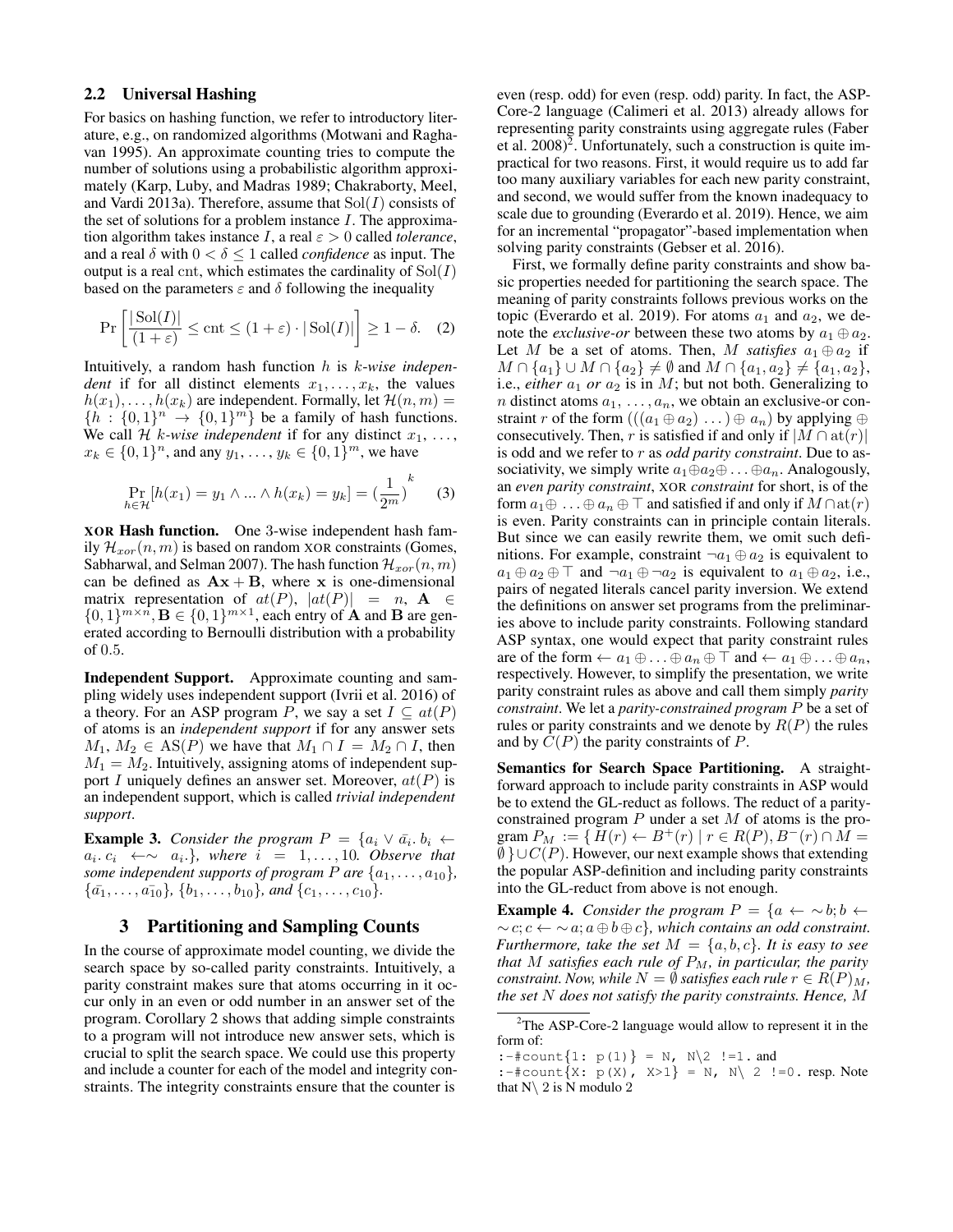Listing 1: Approximate Counting (ApproxASP) Data: Program P, Independent support I, tolerance  $ε$ , confidence  $δ$ **Result:** Approximate number of answer sets<br>1  $C \leftarrow \{\}$ ; // Sampled // Sampled counts 2  $n_c \leftarrow 2$ ; // Number of Cells  $\mathfrak{p} \leftarrow 1 + \lceil 9.84 \cdot (\frac{\varepsilon}{1+\varepsilon}) \cdot (1 + \frac{1}{\varepsilon})^2$ // Pivot /\* Try to enumerate  $p+1$  many answer sets projected to  $I \rightarrow \star/$ 4 S = **Enum-k-AS** $(P, p + 1, I);$ /\* Enumerated less answer sets? \*/ 5 if  $|S| \leq p$  then return  $|S|$ ; 6 for  $i \leftarrow 0$  to  $\lceil 17 \cdot \log_2 \frac{3}{\delta} \rceil$  by 1 do /\* Divide search space and sample at most  $p+1$  solutions 7  $(n_c, s) \leftarrow \text{DivideNSampleCell}(P, I, p+1, n_c);$  $/*$  Keep estimate if search space<br>was actually divided  $*/$ was actually divided 8 if  $n_c > 0$  then  $C \leftarrow C \cup \{n_c \cdot s\};$ <sup>9</sup> end 10 return median( $C$ );

*would be an answer set of the parity-constrained program* P*. In other words, adding a parity constraint to a program might yield a new, counterintuitive answer set.*

From the previous example, we can conclude that simply extending the GL-reduct is not enough when introducing parity-constraints into answer set programming (for approximate counting). Hence, we suggest the following definition:

Definition 5 (Answer Sets of Parity-Constrained Programs). *A set*  $M \subseteq \text{at}(P)$  *is an answer set of*  $P$  *if (i)*  $M$  *satisfies each rule*  $r \in P$  *(in particular, also the parity constraints) and (ii)*  $M$  is the minimal model of  $(R(P))^{M}$ . Again, we denote by AS(P) *the set of all answer sets of* P*.*

In the following observation, we show that parityconstraints according to our definition do not introduce new answer sets, which is crucial to search space partitioning.

**Observation 6** ( $\star$ ). Let P be a program and X a set of parity *constraints. Then,*  $AS(P \cup X) \subseteq AS(P)$ *.* 

*Proof.* Assume that  $M \subseteq \text{at}(P)$  is an answer set of  $P \cup X$ . Since M satisfies every non-parity rule in  $P \cup X$ , M satisfies every rule  $r \in P$ . Since parity constraints do not occur in the program  $(R(P))^M$  by Definition 5, for every  $M \subseteq \text{at}(P)$ satisfying P and  $N \subsetneq M$  we have that N satisfies  $(R(P))^{M}$ . In other words, a set  $N$  that shows that  $M$  is not minimal with respect to the program  $(R(P))^M$ , still shows that M is not minimal when parity constraints are added. In turn, we cannot accidentally introduce new answer sets by adding the constraints, which establishes the observation.  $\Box$ 

### 3.1 Approximate Counting

The central idea for approximate counting is to employ hash functions for sampling the search space uniformly (Motwani

and Raghavan 1995). First, one partitions the set  $Sol(I)$  of solutions of an input instance  $I$  into roughly equally small cells. Then, one picks a random cell, counts the number s of solutions in the cell, and scales  $s$  by the number  $c$  of cells to obtain an  $\varepsilon$ -approximate estimate of the count c. A priori, we do not know the distribution of the set  $Sol(I)$  of solutions. Hence, we have to hash without knowledge of the distribution of the solutions, i.e., partition  $Sol(I)$  into cells uniformly and independently. Interestingly, this can be resolved by using a k-wise independent hash function (Gomes, Sabharwal, and Selman 2007), for which we refer to the preliminaries. In the context of approximate sampling and counting techniques, the most exploited hash family is  $\mathcal{H}_{xor}$  (Soos, Gocht, and Meel 2020). We use an already evolved algorithm from the case of propositional satisfiability (Chakraborty, Meel, and Vardi 2013a, 2016) and lift it to ASP.

The algorithm is given in Listings 1 and 2. The Approx-ASP algorithm takes as input an ASP program  $P$ , an independent support I for P, a tolerance  $\varepsilon$   $(0 < \varepsilon \le 1)$ , and a confidence  $\delta$  with  $0 < \delta \leq 1$ . Note that we can always use a trivial independent support I consisting of all atoms of the program. First, sampled counts and the number of cells are initialized. Then, in Line 3, we compute a threshold pivot p that depends on  $\varepsilon$  to determine the chosen value of the size of a small cell. The seemingly magic constant originates in a probabilistic analysis using Chernoff and Chebyshev inequalities for counting sets (Chakraborty, Meel, and Vardi 2016). Then, it checks if the input program  $P$  has at least a pivot number of answer sets projected to  $I$  (**Enum-k-AS**); otherwise, we are trivially done and return the answer set count  $|S|$ . Subsequently, the algorithm continues and calculates a value  $r := 17 \cdot \log_2 3/\delta$ that determines how often we need to sample for the requested confidence  $\delta$ . The value again originates in a probabilistic analysis (Chakraborty, Meel, and Vardi 2013b). Next, we divide the search space and sample a cell at most  $r$  times using the function DivideNSampleCell. If the attempt to split into at least 2 cells worked, represented by a non-zero number of cells, we store the count and estimate the total count by taking the number of cells times the count of the sampled cell. The final estimate of the count returned by ApproxASP is the median of the estimates stored in  $C$ , computed in Line 10.

Function DivideNSampleCell takes as input an ASP program  $P$ , an independent support  $I$ , a pivot p, and the number  $n'_c$  of cells from the previous round. It returns the number of constructed cells from the chosen XOR constraints and an  $\varepsilon$ -approximate estimate of the count of the answer sets of program P. Then, we check (lower bound) whether the program together with the XOR-constraint ( $P \cup X$ ) has at most p answer sets by simply enumerating at most  $p$  answer sets of  $P \cup X$ . Intuitively, if the cell contains more answer sets than the pivot, we have selected XOR-constraints unfavorable as we cannot count the number of answer sets in the considered cell. We proceed with finding the "right" number of XOR-constraints to take from the chosen XORconstraints (LogASPSearch), which has an underlying idea that the partitioned cell is large enough, but not too large; using exponential search. The function is somewhat involved, but follows previous work on propositional model count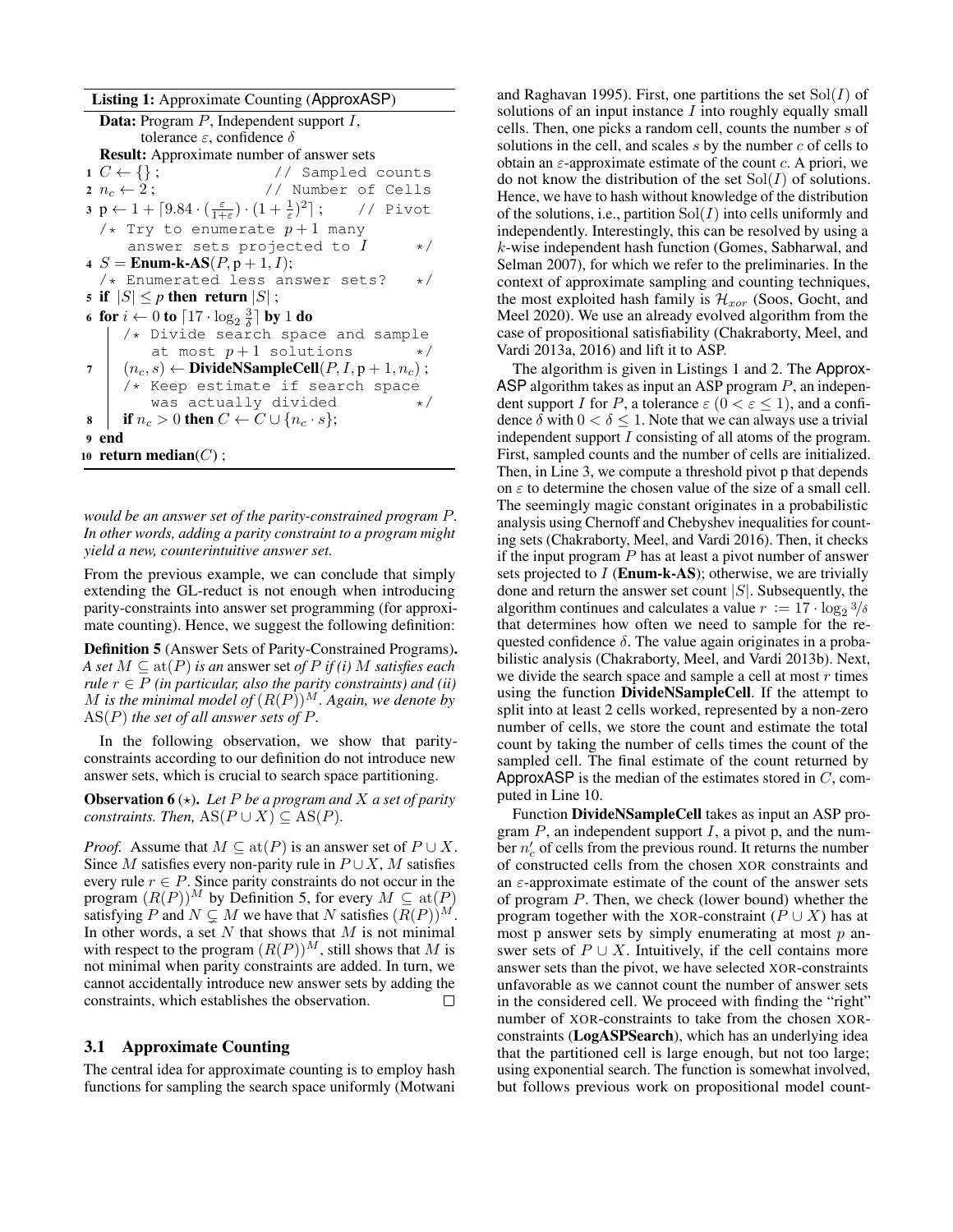Listing 2: DivideNSampleCell

| <b>Data:</b> Program $P$ , Independent support $I$ , pivot p,               |          |  |  |  |  |  |  |
|-----------------------------------------------------------------------------|----------|--|--|--|--|--|--|
| number $n'_c$ of cells from the previous round                              |          |  |  |  |  |  |  |
| <b>Result:</b> Number $n_c$ of cells that where divided;                    |          |  |  |  |  |  |  |
| Count $c$ for the sampled cell                                              |          |  |  |  |  |  |  |
| $\sqrt{\star}$ Randomly choose $ I $ many                                   |          |  |  |  |  |  |  |
| constraints $X \in \mathcal{H}_{xor}( I ,  I -1)$ of                        |          |  |  |  |  |  |  |
| length $ I - 1 $ over variables                                             | $\star/$ |  |  |  |  |  |  |
| 1 <i>X</i> ← <b>ChooseXOR</b> ( <i>I</i> ,   <i>I</i>  ,   <i>I</i>   − 1); |          |  |  |  |  |  |  |
| $/*$ Enumerate p answer sets                                                | $\star/$ |  |  |  |  |  |  |
| 2 S = Enum-k-AS( $P \cup X, p, I$ );                                        |          |  |  |  |  |  |  |
| /* Enumerated less answer sets?                                             | $\star/$ |  |  |  |  |  |  |
| 3 if $ S  \geq p$ then return $(0, 0)$ ;                                    |          |  |  |  |  |  |  |
| /* Estimate size of cells                                                   | $\star/$ |  |  |  |  |  |  |
| 4 $m \leftarrow \text{LogASPSearch}(P, I, X, p, \log_2 n'_c);$              |          |  |  |  |  |  |  |
| $/*$ Pick $k$ xor constraints                                               | $\star/$ |  |  |  |  |  |  |
| $\mathfrak{s} Y \leftarrow \mathbf{Choosek}(X,m);$                          |          |  |  |  |  |  |  |
| /* Enum answer sets for one cell                                            | $\star/$ |  |  |  |  |  |  |
| 6 S $\leftarrow$ Enum-k-AS( $P \cup Y, p, I)$ ;                             |          |  |  |  |  |  |  |
| 7 <b>return</b> $(2^m,  S )$                                                |          |  |  |  |  |  |  |

ing (Chakraborty, Meel, and Vardi 2016). Then, we pick  $k$ of the XOR-constraints in Line 5. We enumerate at most  $p$ solutions projected to  $I$  for the program  $P$  together with the selected  $k$  XOR-constraints. Finally, we return the number of cells, which is  $2^m$ , and the number of answer sets of the sampled cell. Overall, the number of satisfiability calls is  $\mathcal{O}(p \cdot \log |C|)$ .

Interestingly, our algorithm relies only on the property that adding constraints does not increase the number of solutions, which is needed for Line 4 to 6. In fact, in Observation 6, we already established the property and the remaining construction directly works due to results on propositional satisfiability where the construction is based on basics of probability theory that works for sets  $S \subseteq \{0,1\}^n$  (Chakraborty, Meel, and Vardi 2016).

# 4 Implementation Details

Most of the computation of approximate model counting is involved in satisfiability checking. Similar to ApproxMC, the consistency checking of ApproxASP consists of two subroutines, the answer set solving and the XOR solving. For the answer set solving, ApproxASP uses *clingo* as the underlying solver. The ASP solver addresses the answer set computation while invoking the XOR solving subroutine.

Everardo et al. (2019) discussed the impact of eagerly or lazily translating XOR constraints into ASP encodings. An eager translation is practically infeasible due to an exponential blowup in the number of constraints. Alternatively, lazy translation relies on non-trivial XOR solving techniques in ASP using theory propagators. We go beyond this approach and implement a dedicated, sophisticated theory propagator. We use an implementation for Han and Jiang's *Gauss-Jordan elimination (GJE)* (Han and Jiang 2012) that has been integrated into the state-of-the-art SAT solver *Cryptominisat* to extend *clingo* by full XOR solving. There, *clingo* searches for

an answer set while providing the XOR subroutine a (partial) assignment such that the GJE deduces its satisfiability. An answer set is reached if both sub-routines are satisfied.

Gauss-Jordan Elimination. Han and Jiang (2012) proposed a framework for Gauss-Jordan elimination representing a set of XOR constraints as matrix  $M = [A|b]$ , where A is an  $m \times n$  matrix coupled with a parity constraint b. Each row and column in A represents an XOR and a variable, respectively. This method suits perfectly to remove linearly dependent equations while incrementally updating M.

The framework uses the *well-known* two-watched literals scheme per XOR constraint, where one watched literal is called *basic* and the other one is *non-basic*. Basic variables are on the diagonal of the matrix in reduced row-echelon form. Instead of removing a column when the corresponding variable is assigned, GJE computes the state of the XOR constraint after one of the watched-literals is assigned. The state of an XOR constraint is exactly one of the following: (i) conflicted, (ii) propagated, (iii) satisfied, and (iv) new watch variable assigned. An XOR constraint is propagating if all except one literal are assigned. It is satisfied or conflicted, respectively, if all of its variables are assigned, and the truth value of the literals satisfies or dissatisfies, respectively, the XOR-constraint. If an XOR constraint has more than one unassigned literal, it must watch a new literal, i.e., there is no determination of the satisfiability of the XOR.

To compute a conflict and propagation clause, we start with an empty clause and scan forward the corresponding row of the matrix. For all set bits, we insert the corresponding variable into the clause with the negative or positive phase if it is assigned false or true, respectively. In the case of propagation, we insert the unassigned variable with the appropriate phase, such that the number of positive phases is odd or even if the parity of the XOR is even or odd, respectively.

Example 7. *Let* [10111] *be the matrix representation of an* XOR *where the columns correspond to variables*  $x_1, x_2, x_3, x_4, x_5$  *and the parity is* 1*. If the assignment is* [?0110]*, then the* XOR *constraint is propagating, and the clause is*  $x_1 \vee \neg x_3 \vee \neg x_4 \vee x_5$ *. If the assignment is* [00101]*, then the* XOR *constraint is conflicting, and the conflict clause is*  $x_1$  ∨ ¬ $x_3$  ∨  $x_4$  ∨ ¬ $x_5$ .

The communication of *clingo* with the XOR sub-routing occurs during the following two tasks:

- 1. Watch Literal Assigned/Reassigned: If the truth value of one of the watch literals of an XOR is changed, XOR solver computes the XOR constraint's state. The state of the XOR will be (exactly) one of the following: (i) conflicted, (ii) propagated, (iii) satisfied, and (iv) has unassigned variable. We refer to this procedure by propagate.
- 2. Propagation Fixpoint: The XOR solver computes the state of all XOR constraints at the propagation fixpoint or getting a new stable model. In this case, the state of the XOR will be (exactly) one of the following: (i) conflicted, (ii) propagated, (iii) satisfied, and (iv) undetermined. We refer to this procedure by check.

Further Optimization of XOR Solving. We utilize some heuristics further to speed up the XOR solving of ApproxASP.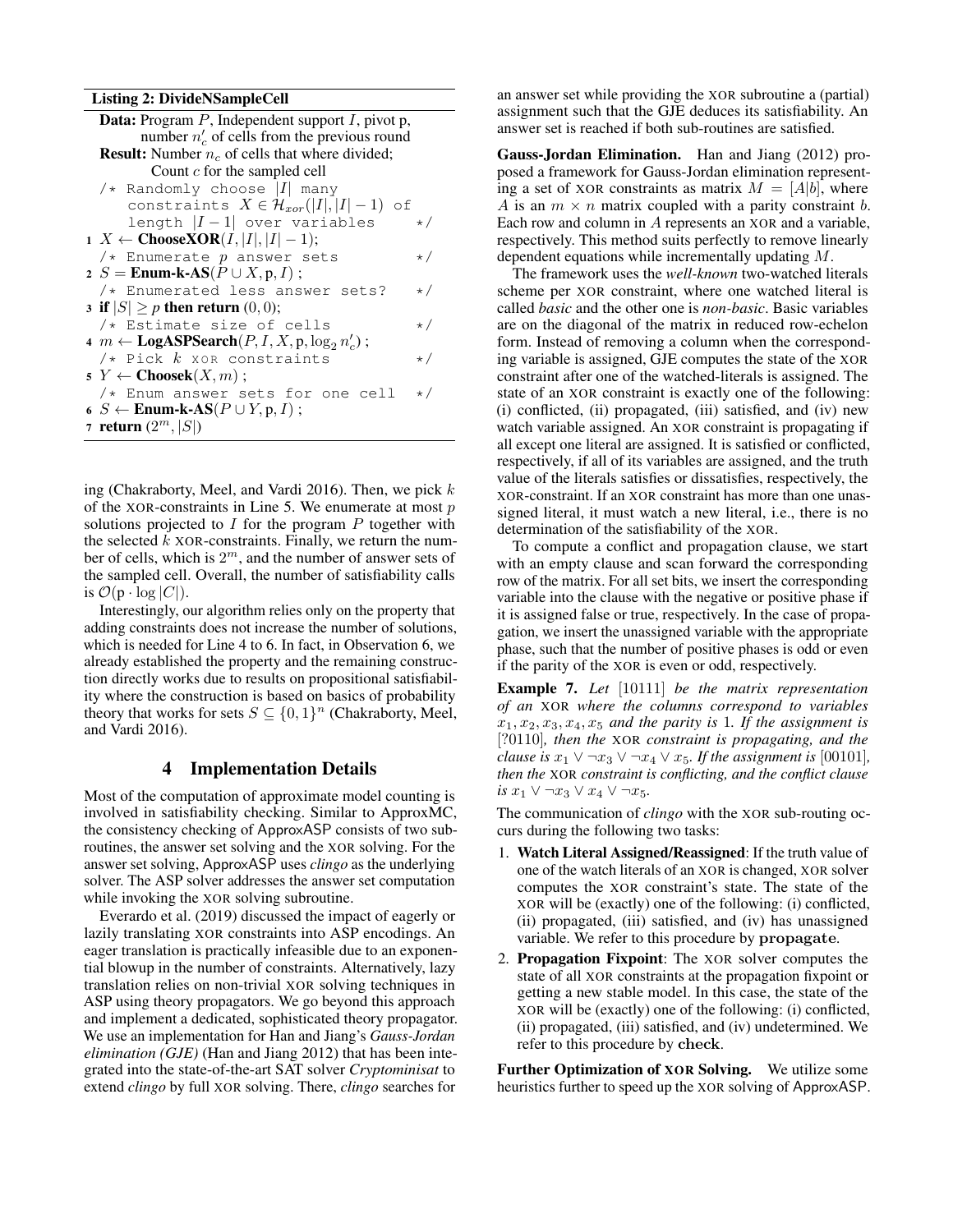### Heuristic 8. *If the state of an* XOR *is satisfied, the state will be unchanged as long as the ASP solver does not backtrack.*

For each XOR, we keep a separate bit to store whether the XOR is satisfied or not. If the state of an XOR is satisfied, we set the bit. Later, we do not compute the state as long as the corresponding bit is set. However, if the ASP solver backtracks, we clear the corresponding bit. We use the optimization in both propagate and check.

### Heuristic 9. *If both basic and non-basic variables of an* XOR *are unassigned, then the state of the* XOR *is undetermined.*

The check function is invoked on each propagation fixpoint, which computes the state of each XOR constraint. If an XOR is undetermined, it is unnecessary to compute its state. To reduce the unnecessary computation, we skip computing the state of an XOR if both of its basic and non-basic variables are unassigned.

#### Heuristic 10. *Constructing* XOR *constraints from independent support.*

Similar to the observations in the context of CNF-XOR solving, the runtime of our implementation degrades with an increase in the size of XOR. From the definition of  $\mathcal{H}_{xor}$ , each XOR is constructed by randomly choosing each variable with a probability of 0.5. Thus the expected size of XOR is half of the number of variables. Chakraborty et al. (2016) observed that the construction of XORs over the independent support of a formula suffices. As a result, the expected size of XOR is half of the number of variables in the independent support. Subsequently, Ivrii et al. (Ivrii et al. 2016) proposed an efficient technique for computation of independent support for CNF formulas relying on the progress of Minimal Unsatisfiable Subset (MUS) techniques.

Computing Independent Support. Since there is no off the shelf independent support computation technique for general ASP, we focus on the subset of ASP programs (namely, normal programs<sup>3</sup>) for which we can rely on standard translations of ASP programs to SAT (Fages 1994; Janhunen and Niemelä 2011; Bomanson 2017). We employ a tool for independent support computation in the context of CNF formulas.

## 5 Experiments

We conducted a preliminary experimental evaluation to assess the run-time performance of ApproxASP and the quality of its approximation. We consider the following questions:

- RQ1 How does ApproxASP compare to existing systems?
- RQ2 Does ApproxASP output approximate counts that are indeed between  $(1+\varepsilon)^{-1}$  and  $(1+\varepsilon)$  of the exact counts?

Environment. All experiments were carried out on a highperformance computer cluster, where each node consists of an 2xE5-2690v3 CPUs running with 2x12 real cores and 96GB of RAM. The runtime was limited to 5000 seconds.



Figure 1: Runtime of various tools for normal programs. The x-axis refers to the number of instances; y-axis depicts the runtime individually sorted in ascending order per solver.

Other tools. We selected four programs that allow for counting answer sets, namely, DynASP v2.0 (Fichte et al. 2017), *clingo* v5.4.0 (Gebser et al. 2007), Ganak (Sharma et al. 2019), ApproxMC4 (Soos, Gocht, and Meel 2020). In fact, we compare our performance to DynASP and *clingo* on disjunctive programs, where *clingo* can count answer sets by enumeration. While Ganak and ApproxMC are the state-ofthe-art exact and approximate propositional model counters, respectively, they can be used to count answer sets using translations to SAT for certain classes of programs (Fages 1994; Janhunen and Niemelä 2011; Bomanson 2017). We run Ganak with cache size bounded to 2000 MB and compute the sampling set of the SAT instance to run ApproxMC. In line with previous works in approximate counting, we set  $\varepsilon = 0.8$ and  $\delta = 0.2$  for both ApproxMC and ApproxASP.

Instances. We follow a similar approach on selecting instances as previous works (Aziz et al. 2015; Fichte et al. 2017). We divide the benchmarks into (i) normal programs and (ii) disjunctive programs. For normal programs (i), we chose from different well-known graph problems encoded into ASP programs, where we selected counting variants for the vertex cover, independent set, dominating set, graph reachability, and r-arborescence problem. We randomly generated 1500 graphs, consisting of at most 50 vertices and 250 edges taken equally from each class. For disjunctive programs (ii), we use the projected model counting problem on 2QBFs, which is known to be  $\#$  co-NP-complete (Durand, Hermann, and Kolaitis 2005). We generated 200 random instances, where the number of variables and clauses are at most 100 and 200, respectively. All the generated QBF instances are 3-DNFs.

Analysis of RQ1. The results of our experiments are shown in Figure 1 for non-disjunctive programs. The plot shows the runtimes for each counter, and a point  $(x, y)$  on the plot indicates that  $x$  instances took less than or equal to  $y$  seconds to solve. Out of the 1500 instances, ApproxMC managed to solve 1325 instances, whereas ApproxASP solved 1323 instances. Figure 2 shows the scatter plot of Clingo and ApproxASP for disjunctive problems. Although *clingo*

<sup>&</sup>lt;sup>3</sup>Unless, we cannot compute independent support for disjunctive programs, the heuristic is only taking effect on normal programs.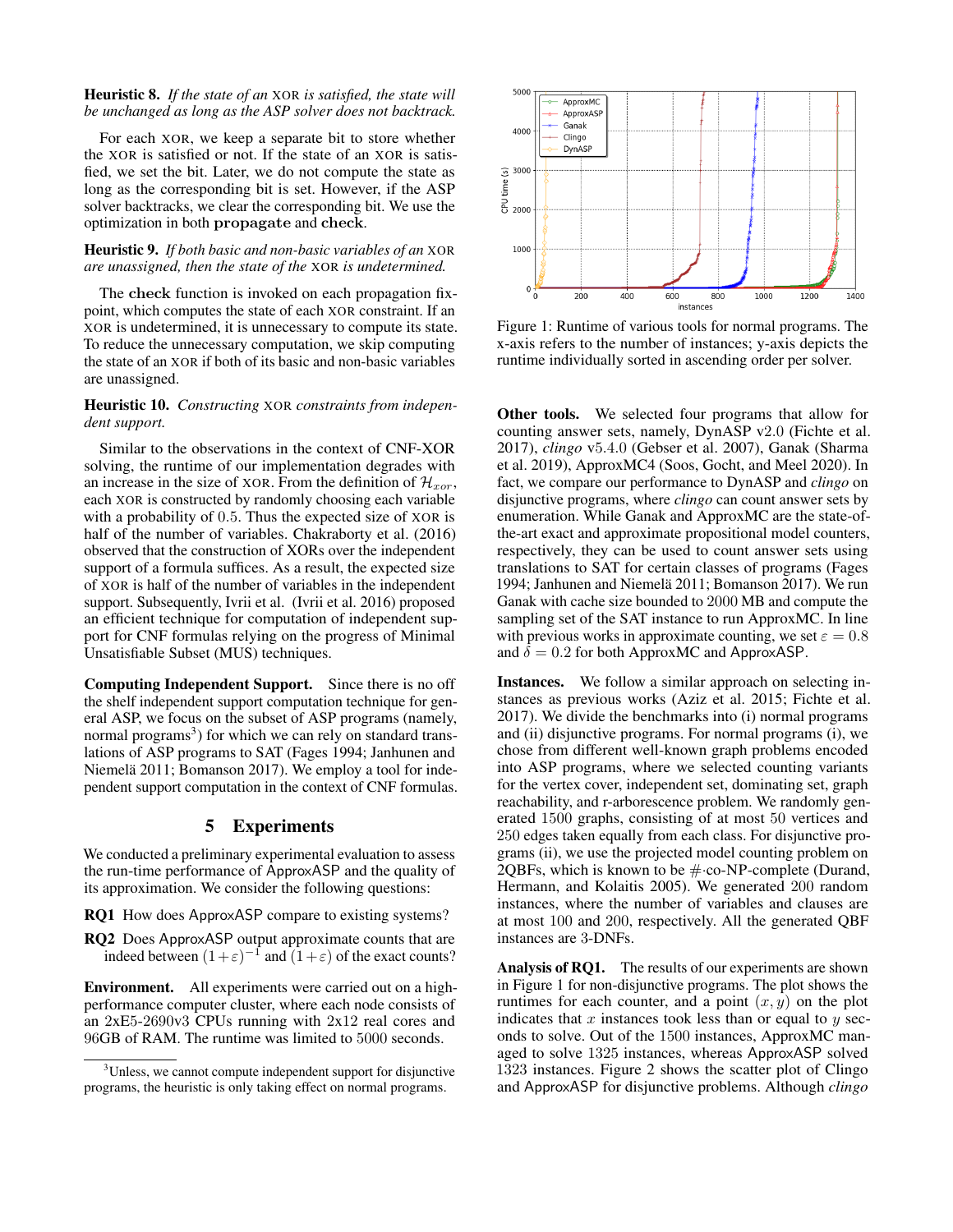

Figure 2: Clingo vs ApproxASP on disjunctive instances. If a point is below the diagonal, then ApproxASP solves it faster. The timeouted instances are shown beyond the 5000s axis.

|       |            | C    | D     | G    | AMC. | AAS  |
|-------|------------|------|-------|------|------|------|
|       | #Instances | 1500 | 1500  | 1500 | 1500 | 1500 |
| Norma | #Solved    | 738  | 47    | 973  | 1325 | 1323 |
|       | $PAR-2$    | 5172 | 9705  | 3606 | 1200 | 1218 |
|       | #Instances | 200  | 200   |      |      | 200  |
| Cisi  | #Solved    | 177  | 0     |      |      | 185  |
|       | $PAR-2$    | 1372 | 10000 |      |      | 795  |

Table 1: The runtime performance comparison of (C) *clingo*, (D) DynASP, (G) Ganak, (AMC) ApproxMC, and (AAS) ApproxASP on all considered instances.

is faster on some instances, it is clear that ApproxASP solves sufficient instances in a reasonable time, which takes a huge time to enumerate.

Table 1 shows the performance evaluation of *clingo*, DynASP, Ganak, ApproxMC, and ApproxASP on all instances. The first row shows the total number of instances, the second row shows the number of instances solved by each counter, and the third row presents the PAR-2 score<sup>4</sup>.

The time spent in translating ASP to SAT and calculating the independent support is negligible, which is  $\langle 1$  s on average. For normal programs, ApproxMC and ApproxASP solved a similar number of instances. For disjunctive problems, ApproxASP solved 185 instances and *clingo* solved 177 instances. While ApproxASP solved more instances than *clingo*, we observe slightly different behavior than on normal programs. The gap between the runtime performance of ApproxASP and *clingo* is small. However, this is not entirely surprising, since we use trivial independent support for disjunctive problems.



Figure 3: Visualization of the guaranteed count interval, which is compared with the returned counts of ApproxASP.

Analysis of RQ2. We compare the number of solutions computed by ApproxASP with solutions returned by exact counters to assess the quality of the approximation. The results of our comparison are shown in Figure 3. We observe that ApproxASP outputs counts within the tolerance for all the instances that are close to the output of *clingo* or Ganak. Moreover, we compute the observed tolerance  $\varepsilon_{obs}$ , which is defined as  $\max(s/|\text{AS}(P)|-1, |\text{AS}(P)|/s-1)$ , where s is the output given by ApproxASP. We observe a maximum value of  $\varepsilon_{obs} = 0.25$  and the arithmetic mean of  $\varepsilon_{obs} = 0.037$ across all instances, while the theoretical guarantee is 0.8.

Summary. Our experimental study illustrates that on the selected benchmarks of disjunctive logic programs, ApproxASP performs well. ApproxASP solved 185 instances among 200 instances, while the best ASP solver *clingo* solved a total of 177 instances. On normal programs, ApproxASP performs on par with state-of-the-art approximate model counter ApproxMC. In terms of the quality of approximation, ApproxASP outputs counts within  $[(1+\varepsilon)^{-1}, (1+\varepsilon)]$  ratio of the exact number of answer sets for all instances.

## 6 Conclusion

In this paper, we present ApproxASP, the first scalable approximate counter for ASP programs that employs pairwise independent hash functions, represented as XOR constraints, to partition the solution space, and then invokes an ASP solver on a randomly chosen cell. To achieve practical efficiency, we augment the state of the art ASP solver, *clingo*, with native support for XORs. Our empirical evaluation clearly demonstrates that ApproxASP is able to handle problems that lie beyond the reach of existing counting techniques. Our empirical evaluation shows that ApproxASP is competitive with ApproxMC on the subset of instances that can be translated to CNF without exponential blowup and can handle instances disjunctive programs, which can not be solved via reduction to #SAT without exponential blowup. The empirical analysis, therefore, positions ApproxASP as the tool of choice in the context of counting for ASP programs.

<sup>4</sup> PAR-2 score is penalized average runtime that assigns a runtime of two times the timeout (without "not solved" status) for each benchmark not solved by a tool.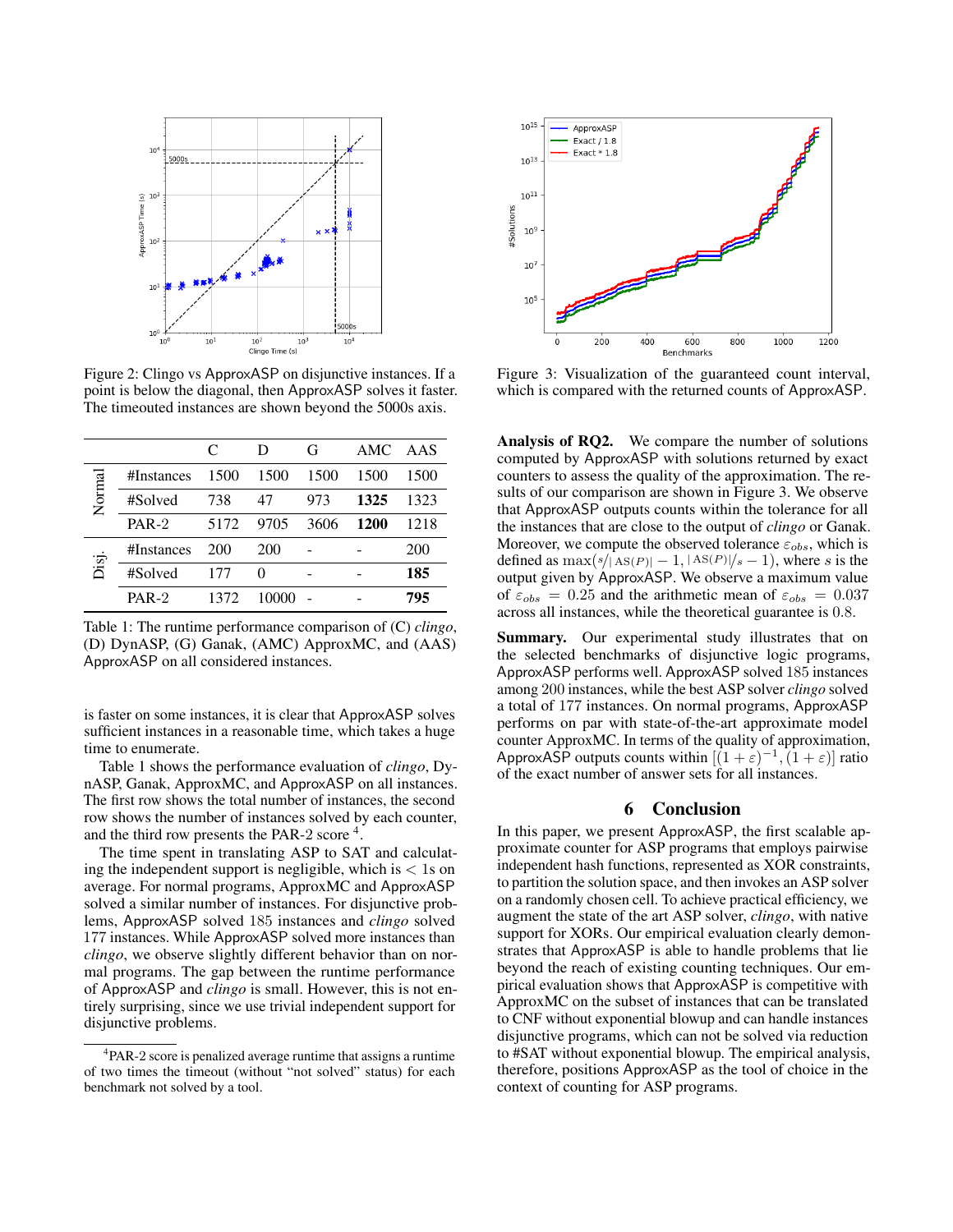# Acknowledgments

This work has been carried out while the last three authors were visiting the Simons Institute for the Theory of Computing. The work has been supported by a Google Fellowship at the Simons Institute, the National Research Foundation Singapore under its NRF Fellowship Programme [NRF-NRFFAI1-2019-0004], the AI Singapore Programme [AISG-RP-2018-005], NUS ODPRT Grant [R-252-000-685-13], the Austrian Science Fund (FWF), Grants Y698 and P32830, as well as the Vienna Science and Technology Fund, Grant WWTF ICT19-065. The computational work for this article was performed on resources of the National Supercomputing Centre, Singapore (https://www.nscc.sg/). Markus Hecher is also affiliated with the University of Potsdam, Germany.

### References

Alrabbaa, C.; Rudolph, S.; and Schweizer, L. 2018. Faceted Answer-Set Navigation. In Benzmüller, C.; Ricca, F.; Parent, X.; and Roman, D., eds., *Rules and Reasoning*, 211–225. Cham: Springer International Publishing. ISBN 978-3-319-99906-7.

Aziz, R. A.; Chu, G.; Muise, C.; and Stuckey, P. J. 2015. Stable model counting and its application in probabilistic logic programming. In *Twenty-ninth AAAI conference on artificial intelligence*.

Balduccini, M.; Gelfond, M.; and Nogueira, M. 2006. Answer set based design of knowledge systems. *Ann. Math. Artif. Intell.*, 47(1-2): 183–219.

Ben-Eliyahu, R.; and Dechter, R. 1994. Propositional Semantics for Disjunctive Logic Programs. *Ann. Math. Artif. Intell.*, 12(1): 53–87.

Ben-Eliyahu, R.; and Dechter, R. 1996. On computing minimal models. *Ann. Math. Artif. Intell.*, 18: 3–27. 10.1007/BF02136172.

Bendík, J.; and Meel, K. S. 2020. Approximate counting of minimal unsatisfiable subsets. In *International Conference on Computer Aided Verification*, 439–462. Springer.

Bendık, J.; and Meel, K. S. 2021. Counting Maximal Satisfiable Subsets.

Biere, A.; Heule, M.; van Maaren, H.; and Walsh, T., eds. 2009. *Handbook of Satisfiability*, volume 185 of *Frontiers in Artificial Intelligence and Applications*. Amsterdam, Netherlands: IOS Press. ISBN 978-1-58603-929-5.

Bomanson, J. 2017. lp2normal—A Normalization Tool for Extended Logic Programs. In *International Conference on Logic Programming and Nonmonotonic Reasoning*, 222–228. Springer.

Bomanson, J.; Gebser, M.; and Janhunen, T. 2016. Rewriting Optimization Statements in Answer-Set Programs. In Carro, M.; King, A.; Saeedloei, N.; and Vos, M. D., eds., *Technical Communications of the 32nd International Conference on Logic Programming (ICLP 2016)*, volume 52 of *OpenAccess Series in Informatics (OASIcs)*, 5:1–5:15. Dagstuhl, Germany: Schloss Dagstuhl–Leibniz-Zentrum fuer Informatik. ISBN 978-3-95977-007-1.

Bondy, J. A.; and Murty, U. S. R. 2008. *Graph theory*, volume 244 of *Graduate Texts in Mathematics*. New York, USA: Springer. ISBN 978-1-84628-969-9.

Brewka, G.; Eiter, T.; and Truszczyński, M. 2011. Answer set programming at a glance. *Communications of the ACM*, 54(12): 92–103.

Calimeri, F.; Faber, W.; Gebser, M.; Ianni, G.; Kaminski, R.; Krennwallner, T.; Leone, N.; Ricca, F.; and Schaub, T. 2013. ASP-Core-2 Input Language Format. https://www.mat.unical.it/aspcomp2013/ files/ASP-CORE-2.01c.pdf.

Chakraborty, S.; Meel, K. S.; and Vardi, M. Y. 2013a. A Scalable Approximate Model Counter. In Schulte, C., ed., *Principles and Practice of Constraint Programming - 19th International Conference, CP 2013, Uppsala, Sweden, September 16-20, 2013. Proceedings*, volume 8124 of *Lecture Notes in Computer Science*, 200–216. Springer.

Chakraborty, S.; Meel, K. S.; and Vardi, M. Y. 2013b. A Scalable Approximate Model Counter. In *Proc. of CP*, 200–216.

Chakraborty, S.; Meel, K. S.; and Vardi, M. Y. 2016. Algorithmic Improvements in Approximate Counting for Probabilistic Inference: From Linear to Logarithmic SAT Calls. In *Proceedings of International Joint Conference on Artificial Intelligence (IJCAI)*.

Chavira, M.; and Darwiche, A. 2008. On probabilistic inference by weighted model counting. *Artificial Intelligence*, 172(6–7): 772— 799.

Darwiche, A. 2020. Three Modern Roles for Logic in AI. In *Proceedings of the 39th ACM SIGMOD-SIGACT-SIGAI Symposium on Principles of Database Systems*, PODS'20, 229–243. New York, NY, USA: Association for Computing Machinery. ISBN 9781450371087.

Domshlak, C.; and Hoffmann, J. 2007. Probabilistic Planning via Heuristic Forward Search and Weighted Model Counting. *J. Artif. Intell. Res.*, 30.

Durand, A.; Hermann, M.; and Kolaitis, P. G. 2005. Subtractive reductions and complete problems for counting complexity classes. *Theoretical Computer Science*, 340(3): 496–513.

Everardo, F.; Janhunen, T.; Kaminski, R.; and Schaub, T. 2019. The Return of xorro. In Balduccini, M.; Lierler, Y.; and Woltran, S., eds., *Logic Programming and Nonmonotonic Reasoning - 15th International Conference, LPNMR 2019, Philadelphia, PA, USA, June 3-7, 2019, Proceedings*, volume 11481 of *Lecture Notes in Computer Science*, 284–297. Springer.

Faber, W.; Pfeifer, G.; Leone, N.; Dell'armi, T.; and Ielpa, G. 2008. Design and implementation of aggregate functions in the DLV system. *Theory Pract. Log. Program.*, 8(5-6): 545–580.

Fages, F. 1994. Consistency of Clark's completion and existence of stable models. *J. on Methods of Logic in Computer Science*, 1(1): 51–60.

Fichte, J. K.; and Hecher, M. 2019. Treewidth and Counting Projected Answer Sets. In *LPNMR'19*, volume 11481 of *LNCS*, 105– 119. Springer.

Fichte, J. K.; Hecher, M.; and Hamiti, F. 2021. The Model Counting Competition 2020. *ACM Journal of Experimental Algorithmics*, 26(13).

Fichte, J. K.; Hecher, M.; Morak, M.; and Woltran, S. 2017. Answer Set Solving with Bounded Treewidth Revisited. In *LPNMR*, volume 10377 of *Lecture Notes in Computer Science*, 132–145. Springer.

Gebser, M.; Kaminski, R.; Kaufmann, B.; Ostrowski, M.; Schaub, T.; and Wanko, P. 2016. Theory Solving Made Easy with Clingo 5. In Carro, M.; King, A.; Saeedloei, N.; and Vos, M. D., eds., *Technical Communications of the 32nd International Conference on Logic Programming (ICLP 2016)*, volume 52 of *OpenAccess Series in Informatics (OASIcs)*, 2:1–2:15. Dagstuhl Publishing. ISBN 978-3-95977-007-1.

Gebser, M.; Kaminski, R.; Kaufmann, B.; and Schaub, T. 2012. *Answer Set Solving in Practice*. Morgan & Claypool.

Gebser, M.; Kaufmann, B.; Neumann, A.; and Schaub, T. 2007. Conflict-driven Answer Set Enumeration. In Baral, C.; Brewka, G.; and Schlipf, J., eds., *Proceedings of the 9th International Conference on Logic Programming and Nonmonotonic Reasoning (LPNMR'07)*, volume 4483 of *LNCS*, 136–148. Springer. ISBN 978-3-540-72199- 4.